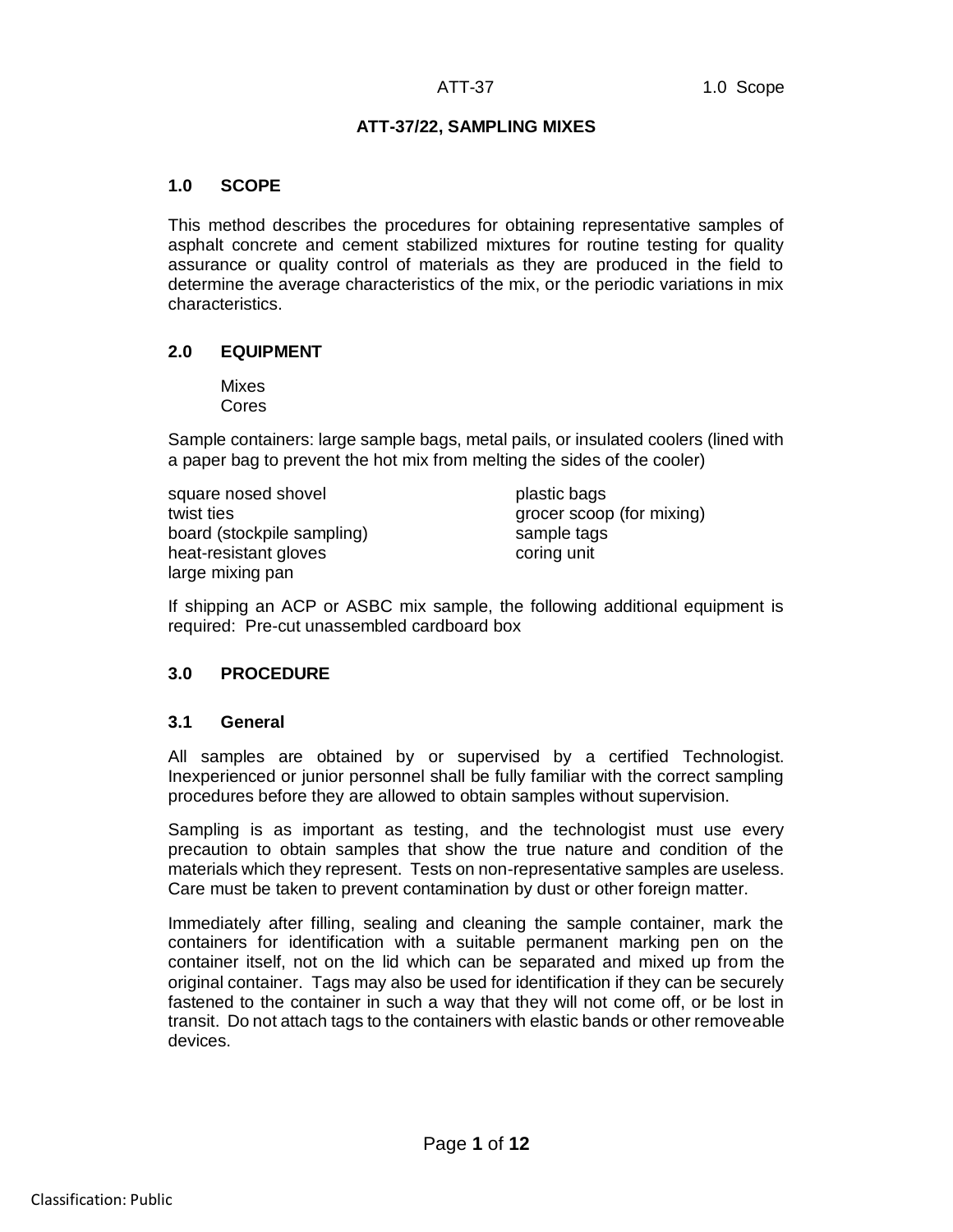Discharge, or truck, samples must be taken after the plant has been running **consistently** for at least 10 minutes. This is roughly the time the material would take from the moment it is introduced to the plant to the time this material is discharged. If the plant resumes production after an interruption, ensure the material in the silo (produced before the interruption) is used, before taking the mix sample.

The 10 minute waiting period is not applicable:

- a) If performing quality assurance testing on ACP End Product Specification projects, or
- b) If trying to determine periodic variations in the mix.

## **3.2 Un-compacted Mix Samples**

Uncompacted mix samples may be obtained at the plant site from the haul truck using a sampling stand, or from behind the paver or spreader. Cutback asphalt mix samples may also be obtained from the stockpile, or from the windrow.

## **3.2.1 Sample Size and Frequency**

Uncompacted mix samples are used for quality assurance or quality control testing. The required sample size per ACP test series or ASBC unit is approximately 20 kg. This is accomplished by filling a metal pail ¾-full (or plastic pail or insulated cooler).

When performing quality assurance on ACP EPS contracts, the mix is used to form two Marshall specimens (except for ASBC mixes) and for one moisture content sample. An uncompacted mix sample may also be used for determining the asphalt content, by extraction or ignition oven, only when cores are not obtained for density, e.g. levelling course material.

When performing quality control testing, the mix is used for one extraction or ignition oven asphalt content sample.

If sampling asphalt mix for submission to a Laboratory for two Marshall specimens (for density-voids analysis), **or** one extraction (or ignition oven) test for asphalt content including the sieve analysis and a moisture content test, the required sample size is one tightly sealed double plastic bag or approximately 6 kg of mix. When requiring several Marshall specimens **and** one asphalt content test, submit two double plastic bags, or approximately 10 kg of mix.

If sampling plant mixed cement stabilized mixtures for quality control, the required sample size per unit of production is one metal (or plastic) pail ¾-full. This mix is used for one 3-point moisture-density relation test including the mix moisture content, and one titration test.

*Refer to the "Standard Specifications for Highway Construction" for the frequency, size and required tests for each sample type.*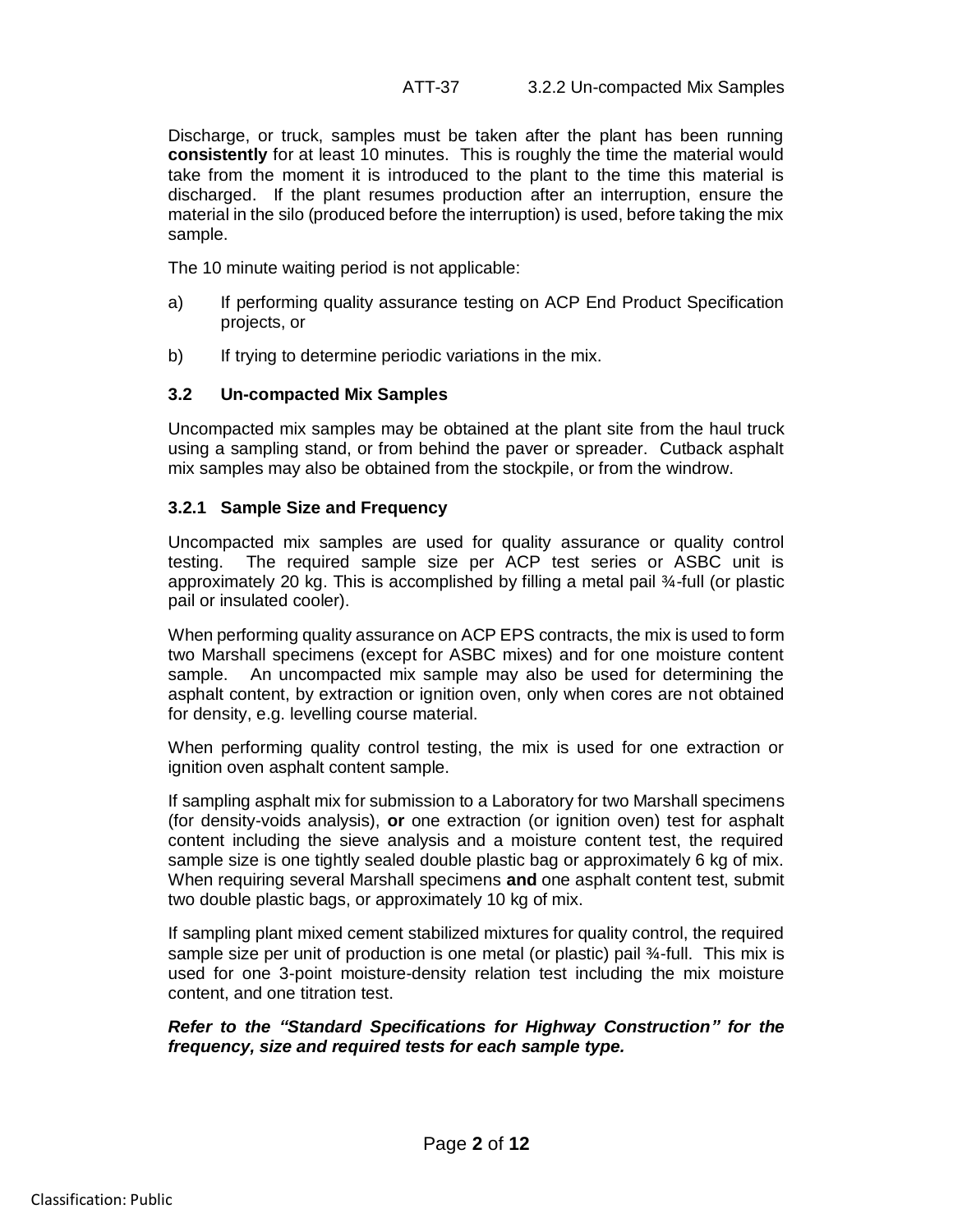## **3.2.2 Sampling from Trucks**

Use a sampling stand and obtain a representative mix sample from a haul truck as follows:

- 1. Dig a trench a 50 mm deep and 300 mm wide, across the box from the top of the mound to the side of the box at a point that appears on the surface to be representative of the material.
- 2. Take a shovelful of mix from the bottom of the trench, as shown in Figure 2.
- 3. Place the mix in the metal pail, avoiding the loss of material.



4. Repeat the procedure until three equally spaced points have been sampled, obtaining equal portions of mix from each location. The truck sample is the total material from the three locations and must meet the sample size requirement.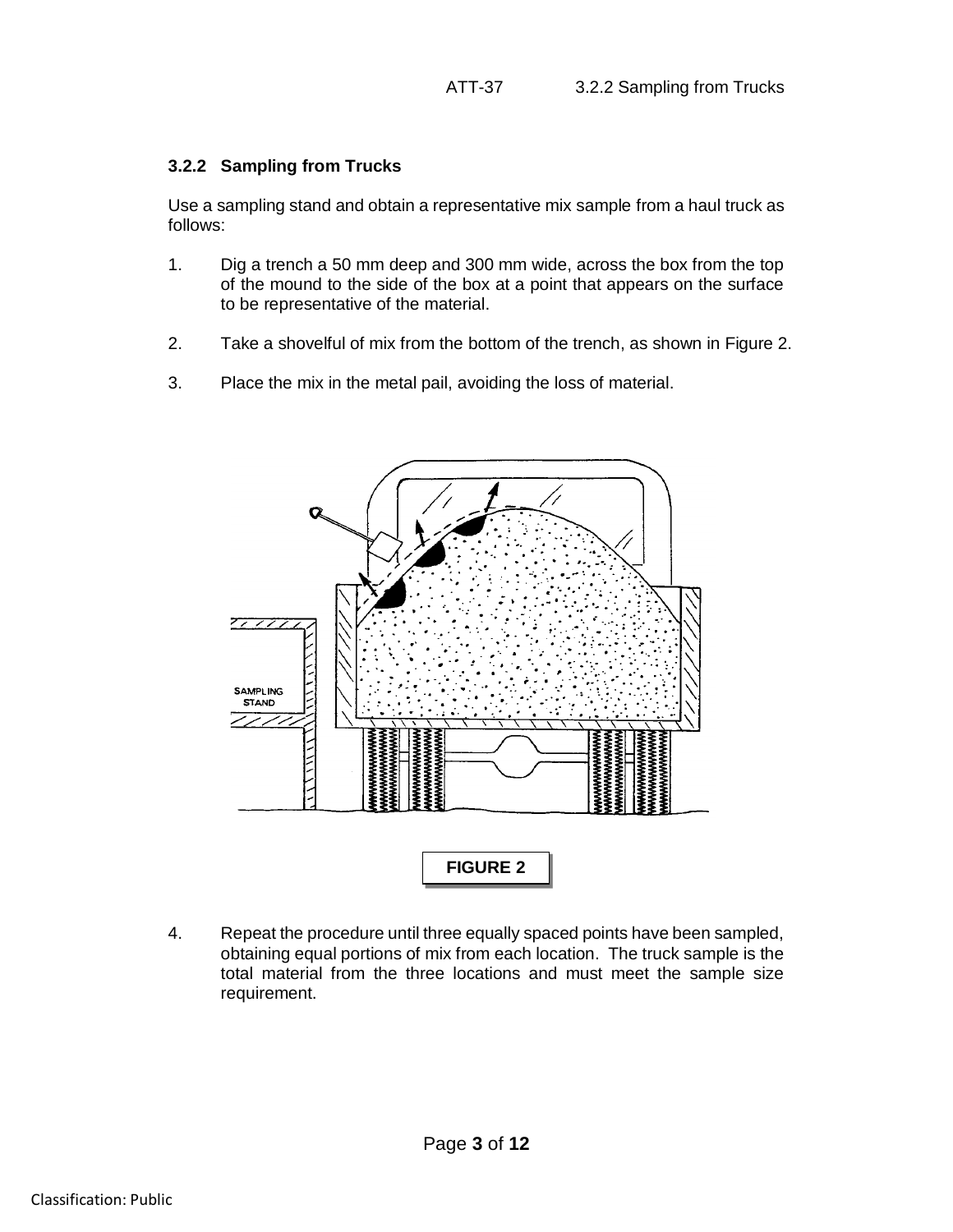## **3.2.3 Sampling from Stockpiles**

Samples from stockpiles are taken at or near the base of the pile, at or near the middle of the pile, and at or near the top of the pile, at several areas about the pile, as shown in Figure 3. Obtain one shovelful of mix from each location as follows:

- 1. Insert a board into the pile just above the point of sampling. This will prevent segregation during sampling.
- 2. Dig a step into the pile, discarding the material.
- 3. Dig into the step and place one shovelful of mix in the metal pail.
- 4. Repeat steps 1 to 3 at each location, at several areas about the pile, obtaining equal quantities of material from each hole. The mix sample is the total material from all the holes combined and must meet the minimum original sample size requirement.



# **SAMPLING FROM A STOCKPILE**

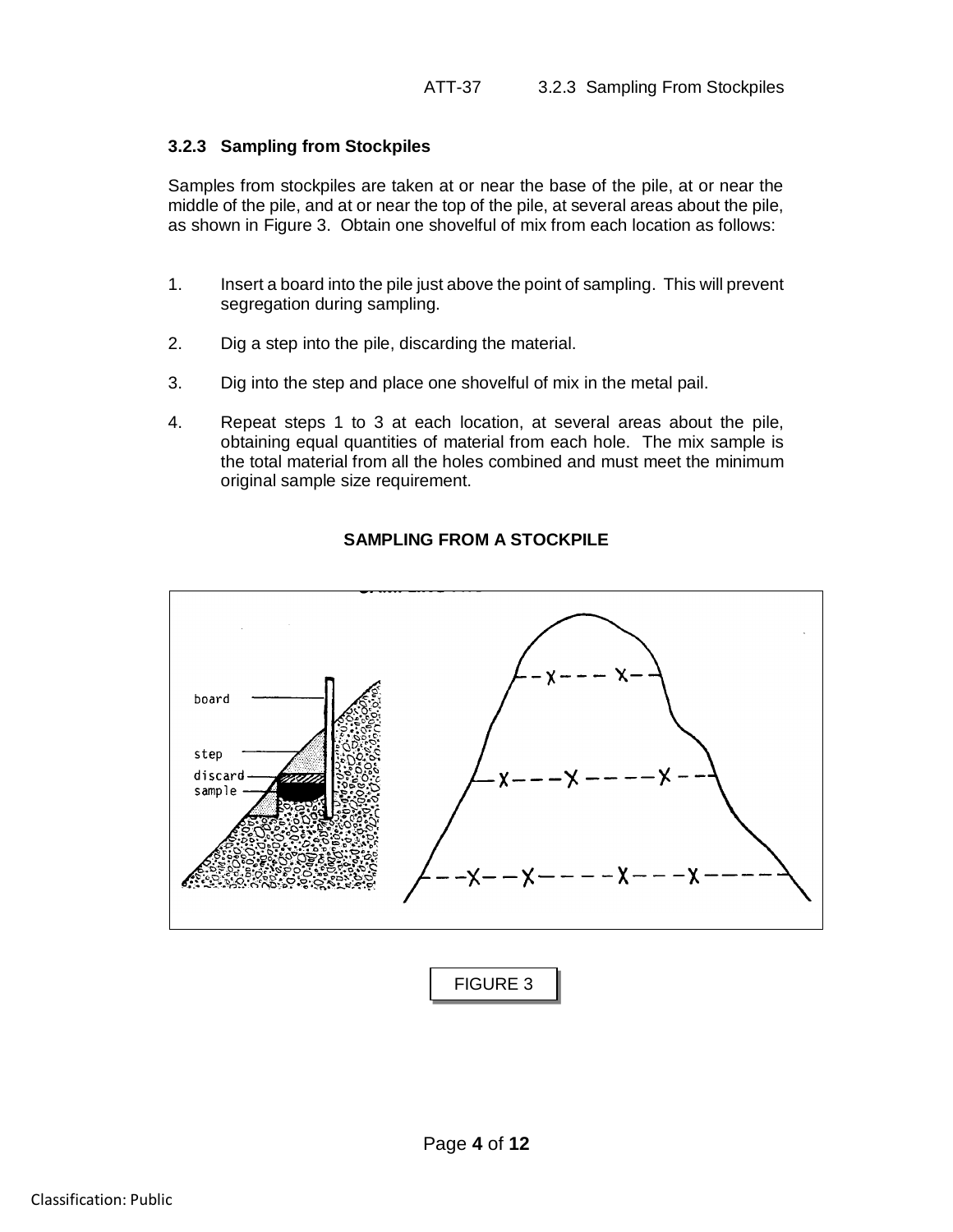### **3.2.4 Sampling from Windrows**

If the material to be sampled is in windrows, obtain a representative sample of the windrow as shown in Figure 4, at intervals of not more than 150 metres. Sample as follows:

- 1. Use the shovel to flatten a 2 m length of the windrow top, approximately 0.3 m wide, discarding the material to either side.
- 2. Dig into the windrow's top at three or more equally distributed points along its 2 m flattened portion. Do not include material from the subgrade or base. The sample is the total mix from three or more holes.

# **SAMPLING FROM A WINDROW**



FIGURE 4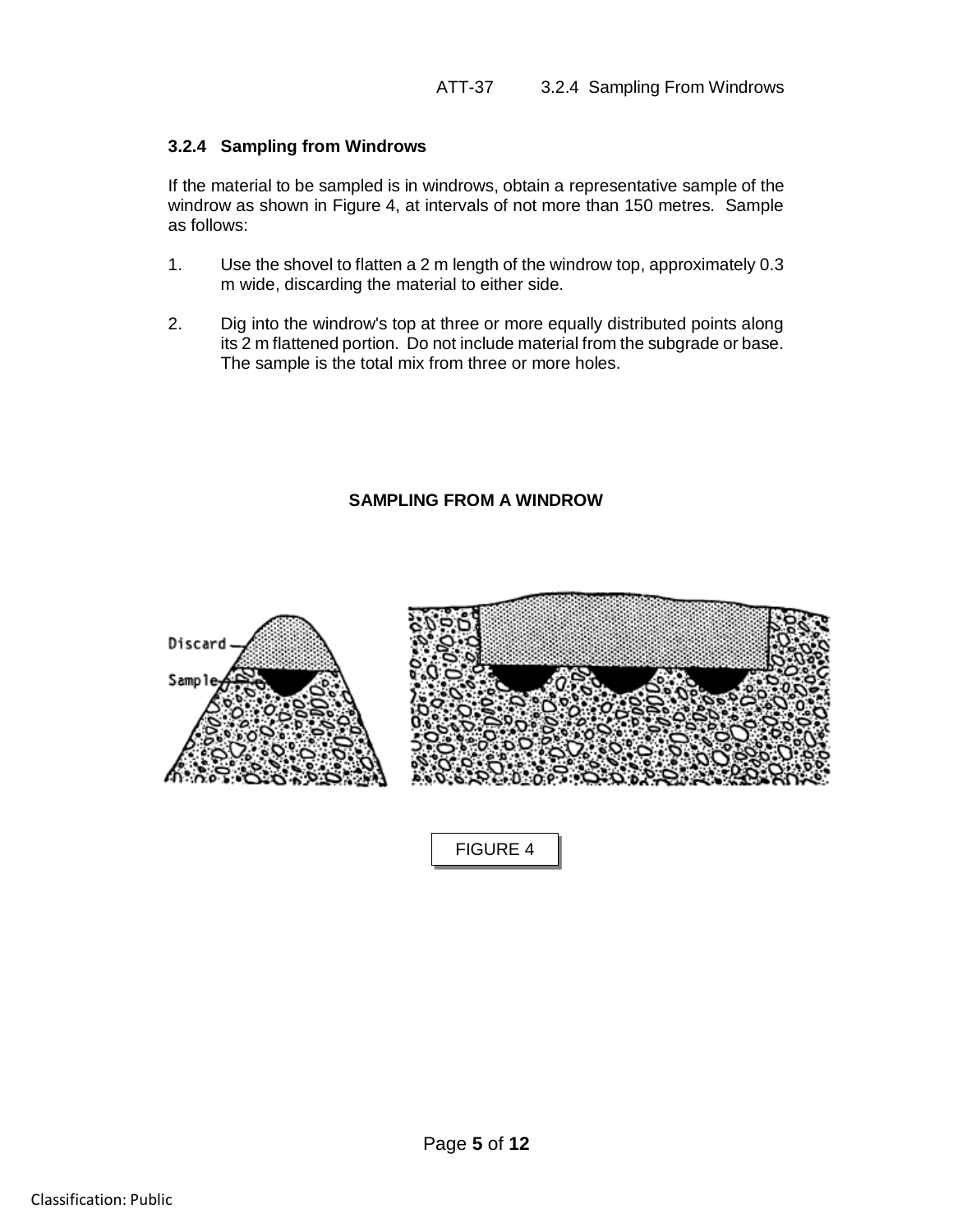## **3.2.5 Sampling Mix Behind The Paver**

- 1. Select a non-segregated area of unrolled mix behind the paver.
- 2. Use the square-nosed shovel to obtain one shovelful of mix from three locations across the mat, for the full depth of the lift, as shown in Figure 5. Avoid contamination with underlying materials, such as tack or lower lifts.
- 3. The sample is the total mix from the sampled locations and must be at least 20 kg, usually equating to one metal, or plastic pail, or insulated cooler that is  $\frac{3}{4}$  full.
- 4. When using behind the paver mix samples for Asphalt Content and Gradation acceptance testing on 20 mm or less lifts, the following method shall be used to select additional core tests, when the required minimum 5 tests per Lot are not obtained.

If sufficient numbers of mix samples cannot be obtained in this manner, stratified random core samples shall be taken by the Contractor, as determined by the Consultant, in order to perform the minimum five tests per Lot.



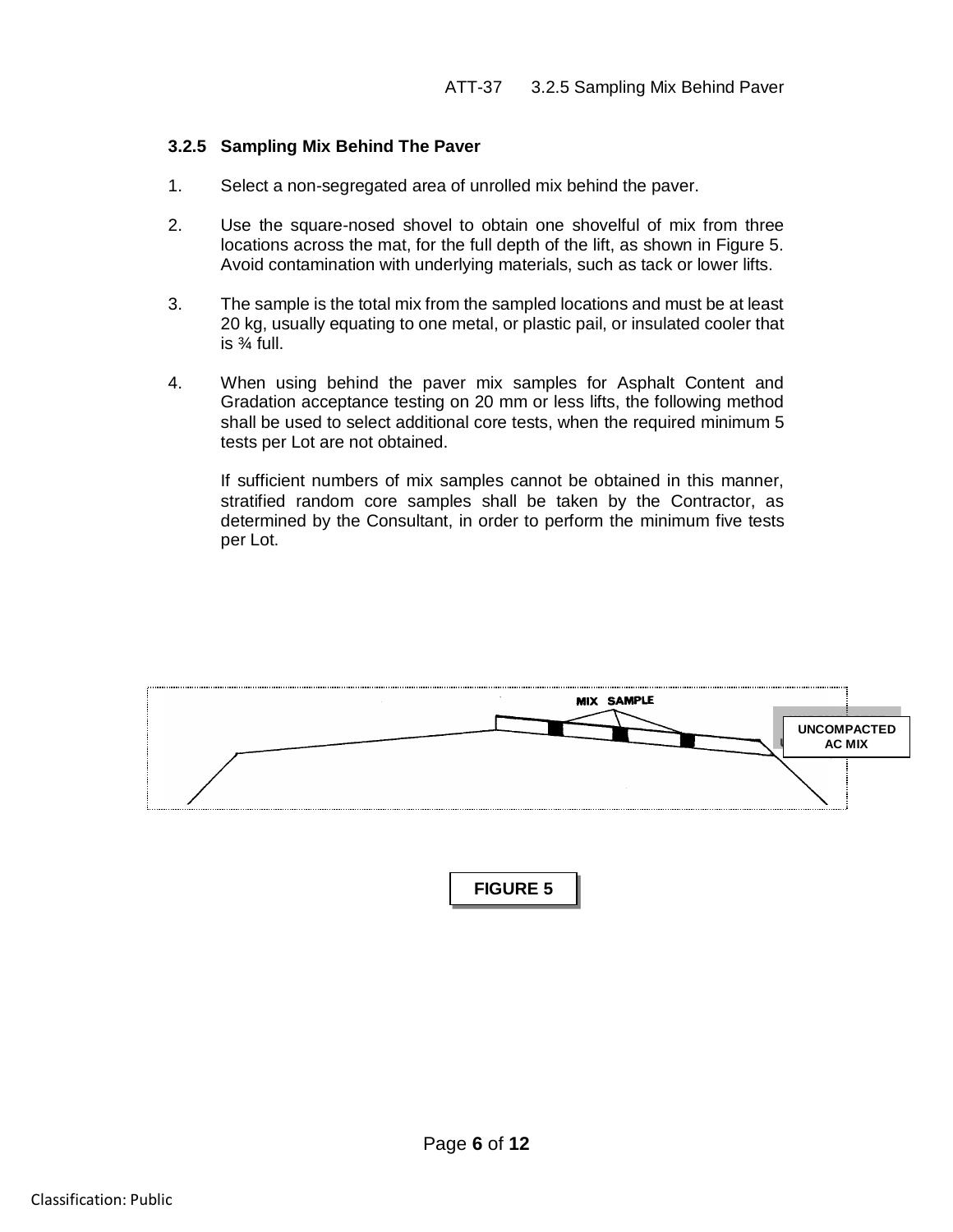## **3.2.6 Mixing Samples**

1. Once the asphalt mix sample is obtained, dump the entire sample into a large mixing pan and mix it thoroughly using a large grocer scoop.

The ACP mix may be reheated in the oven to aid in remixing. However, do not overheat the sample beyond the compaction temperature, only use sufficient heat to permit satisfactory mixing.

2. Use the large grocer scoop to obtain the required size of loose mix samples for testing of Moisture Content, Asphalt Content and Gradation, MTD, and Marshall Briquettes.

### **3.3 ACP Cores**

Cores are obtained as directed in test method ATT-5.

#### **3.3.1 Sample Frequency and Location**

Quality Assurance testing of the finished pavement is conducted in segments. A Lot is a portion of the work being considered for acceptance and is defined in the contract specifications. Generally, for each project and each aggregate class, a Lot is one day's plant production of more than 4 hours, where approved changes to the following have not occurred:

- a) Job Mix Formula
- b) Pavement Density Requirement
- c) Project

A change in any one of the above may require a new Lot designation.

A Lot is divided into five (or more) segments of approximately equal lengths or equal quantities.

One (or more) ACP core is taken for each segment. A minimum of 5 cores are required for each Lot. Core locations are selected, by the Consultant, before coring begins as directed in ATT-56, Part II, Stratified Random Test Site Method. Cores are obtained at least 24 hours after completion of construction of the Lot.

Dry ice may be used when the pavement is still warm, e.g. coring on a hot summer day, or when coring thin lifts, or if the coring location is on an extremely heavy traffic area and setting up traffic control on the following morning is not workable so coring is need to be done directly after the finish roller has completed rolling while the plant mix is still hot.

To speed the cooling process, and enable coring to proceed right after paving and compaction has been completed, contractors use dry ice.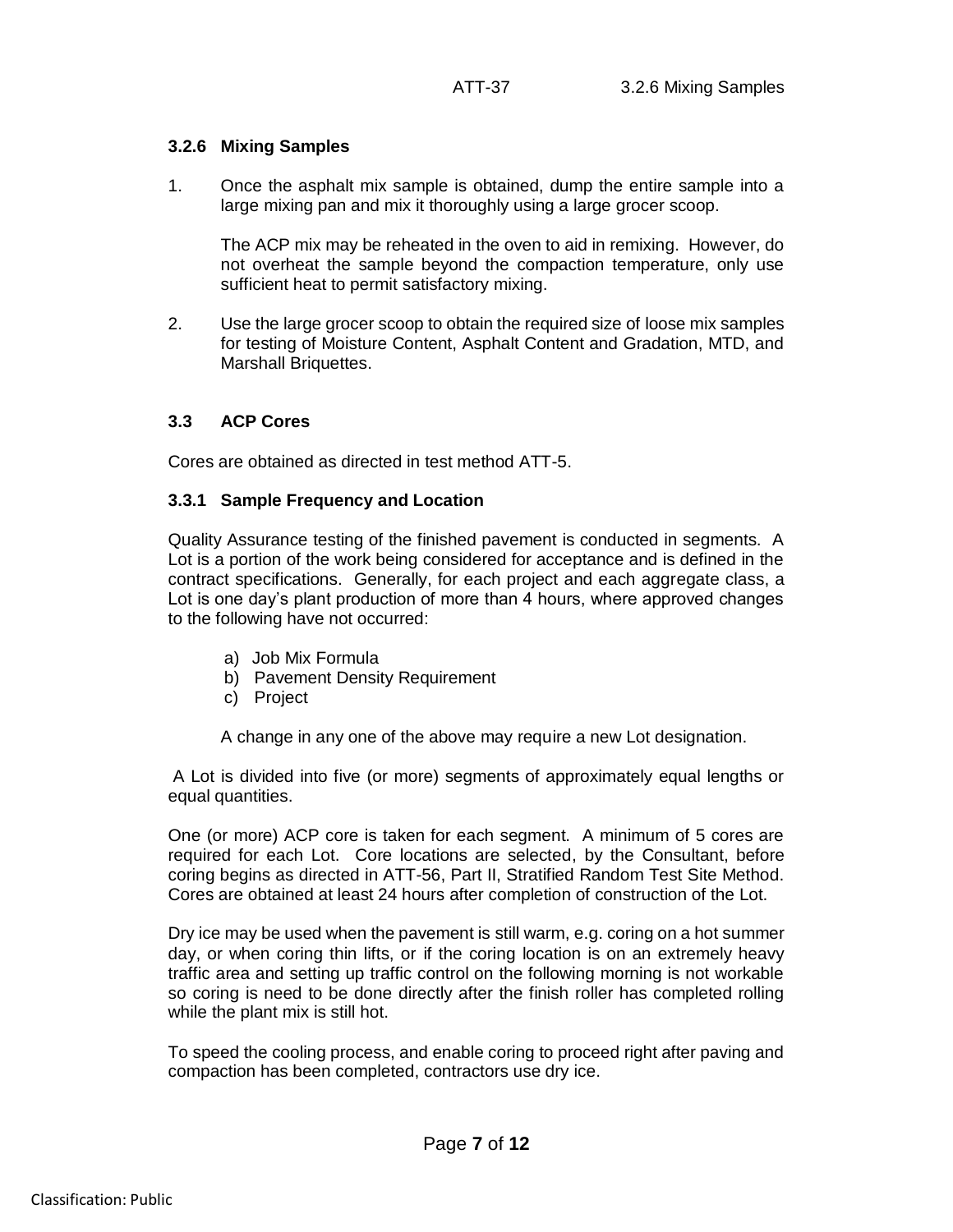# **3.3.2 Purpose and Sample Size**

When performing quality assurance testing, the 150 mm cores are used for acceptance and payment for density, asphalt content, and gradation.

For a QC Acceptance Lot in which acceptance testing for asphalt content and gradation is based upon the Contractor's quality control test results, and for which no corresponding quality assurance test results are available, the core is used for density specification compliance only, and only one core is obtained at each segment for each required density test.

If using the core for asphalt content and gradation specification compliance, obtain enough cores for each sample to have a minimum weight of 2000 g. In most cases, one 150-mm diameter core is sufficient.

The following table shows the minimum required core thickness for the top and lower lifts.

| <b>LIFT</b>                                                       | <b>DESIGN</b><br><b>LIFT</b><br><b>THICKNESS</b> | <b>AGGREGATE</b><br><b>TOPSIZE</b><br>μm | <b>MINIMUM</b><br><b>CORE</b><br><b>THICKINESS</b><br>mm |
|-------------------------------------------------------------------|--------------------------------------------------|------------------------------------------|----------------------------------------------------------|
| top lift                                                          | all                                              | all                                      | $30*$                                                    |
| lower lifts                                                       | $> 35$ mm                                        | all                                      | $30*$                                                    |
|                                                                   |                                                  | 16 000                                   | 25 **                                                    |
| lower lifts                                                       | $<$ 35 mm                                        | 12 500                                   | $20**$                                                   |
|                                                                   |                                                  | 10 000                                   | $20**$                                                   |
| * If core thickness is < 30mm, randomly select another core site. |                                                  |                                          |                                                          |

\*\* If requirements are not met, select another core location closer to the wheelpath.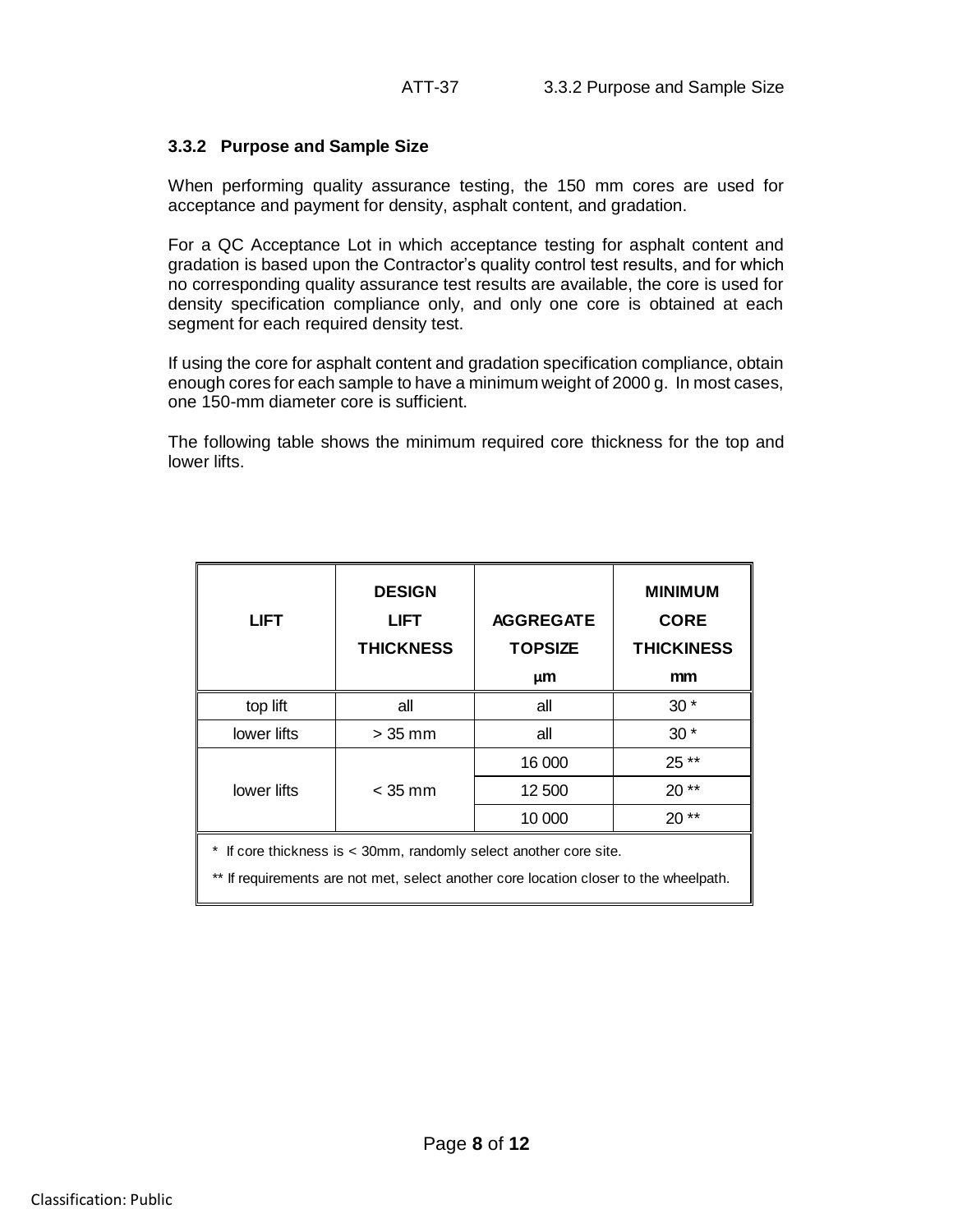## **3.4 Cement Stabilized Mix Cores**

## **3.4.1 Sample Size and Frequency**

If coring cement stabilized mixtures, obtain one core for each required compressive strength. When requested, take one unit and one random core per unit of production.

## **3.4.2 CSBC Core Location**

CSBC cores are obtained using a coring unit as directed in ATT-5, CORING. CSBC cores are taken at the following locations:

- 1. Take a unit core from the area represented by the mix from the truck carrying the unit flag. Randomly choose a station and location on the corresponding mat at about the unit flag as shown in Figure 6.
- 2. Take a random core at a randomly chosen station and location. A random station is generally located between the unit mix and the next unit flag on the corresponding mat with the exception of:
	- a) For the first unit of the day, a random station may be located before the unit flag, and
	- b) For the last unit of the day, a random station only includes the mix laid to the end of the day's production, **not** to the next day's first unit flag.



# **UNIT AND RANDOM STATIONS**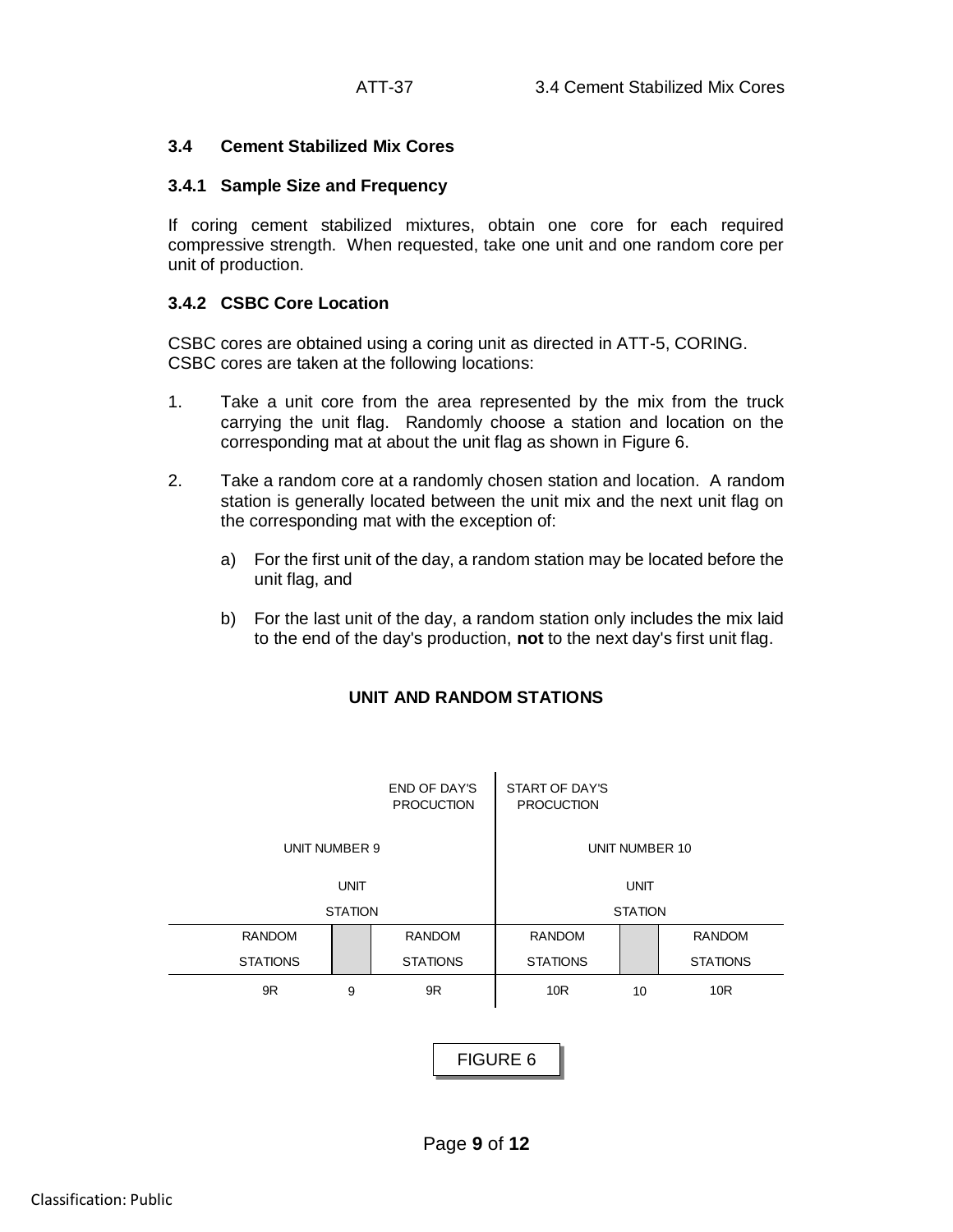# **4.0 SAMPLE IDENTIFICATION AND SHIPPING**

### **4.1 Asphalt Mix Samples**

When asphalt mix samples are submitted to a Laboratory for confirmation testing of duplicate samples:

- 1. Insert a plastic bag into another.
- 2. Assemble a shipping box, using an appropriately sized cardboard box.
- 3. Insert the double plastic bag into the shipping box.
- 4. If submitting an asphalt cement mix sample, fill the double plastic bag with approximately 6 kg of mix, once the sample has cooled. If submitting a liquid asphalt mix sample, fill the bag immediately after mixing.
- 5. Repeat steps 1 to 4 until at least the minimum sample size is obtained.
- 6. Tightly seal each inside bag. A string, rope or bag tie may be used.
- 7. If shipping more than one sample, record on a tag the section or lot and test number (or sample number) of each bag, and insert the tag in the outside plastic bag of the corresponding sample.
- 8. Printout the Asphalt Mix Sample Identification on a sheet of paper, then insert the information sheet in the outside bag. Any bag may be used, if submitting more than one sample.
- 9. Tightly seal each outside bag and close the top of each box.
- 10. Print a shipping label to fit the size of the box. The return address, with the Project Managers name included, should be in the upper left corner and the delivery address should be in the lower right corner as you look at the package. They should both be on the same side of the package and be clearly legible.
- 11. Affix the shipping label to the box.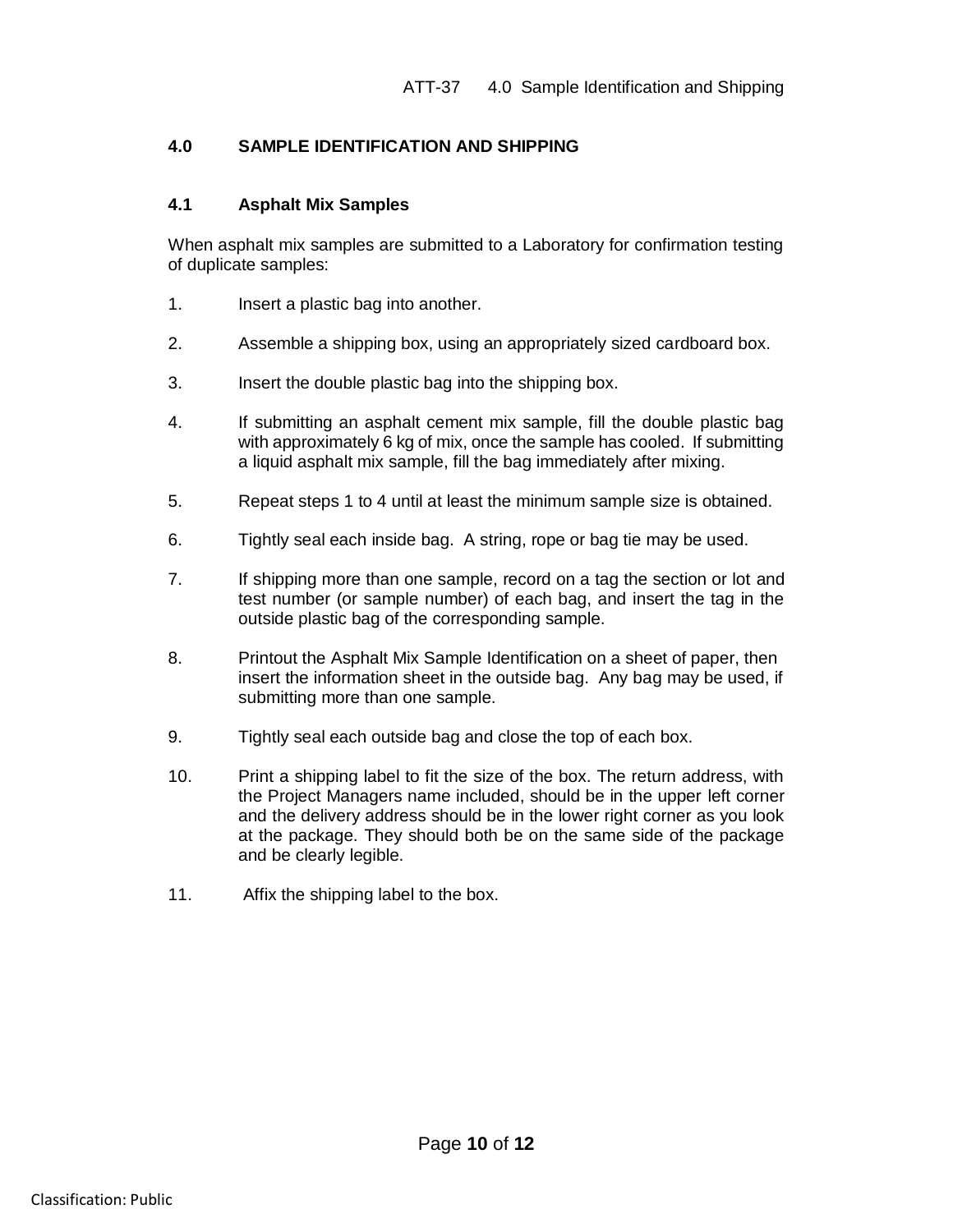#### **4.2 Compacted Asphalt Mix Specimens**

- 1. For each ACP core, or Marshall specimen, proceed as follows:
	- a) Mark the specimen with an arrow on the side indicating the top of the specimen.
	- b) Record on a tag the section or lot and test number, or number of specimen.
	- c) Place the specimen and identification tag in a plastic bag and seal the bag.
	- d) Place the bag with specimen in a box and securely pack it with paper or other packing material.
- 2. For each box being submitted:
	- a) Complete an Asphalt Mix Sample Identification form, fold the form, and insert it in the box, then close and seal the top of the box.
	- b) Print a shipping label to fit the size of the box. The return address, with the Project Managers name included, should be in the upper left corner and the delivery address should be in the lower right corner as you look at the package. They should both be on the same side of the package and be clearly legible.
	- c) Affix the shipping label to the box.

## **4.3 Compacted Cement Stabilized Mix Specimens**

- 1. After the core or formed specimen has cured for at least 3 days, repeat Section 4.2, steps 1(a) to (d).
- 2. For each box being submitted:
	- a) Complete a Sample Identification form. Include the specimen's cement content, dry density, moisture content and date that the specimen must be broken. Also include the reason for submitting the sample.
	- b) Fold the form, insert it in the box, close and seal the lid of the box.
	- c) Repeat steps 10 to 11 of Section 4.1.

**NOTE:** Samples *must not be allowed to freeze* during transit.